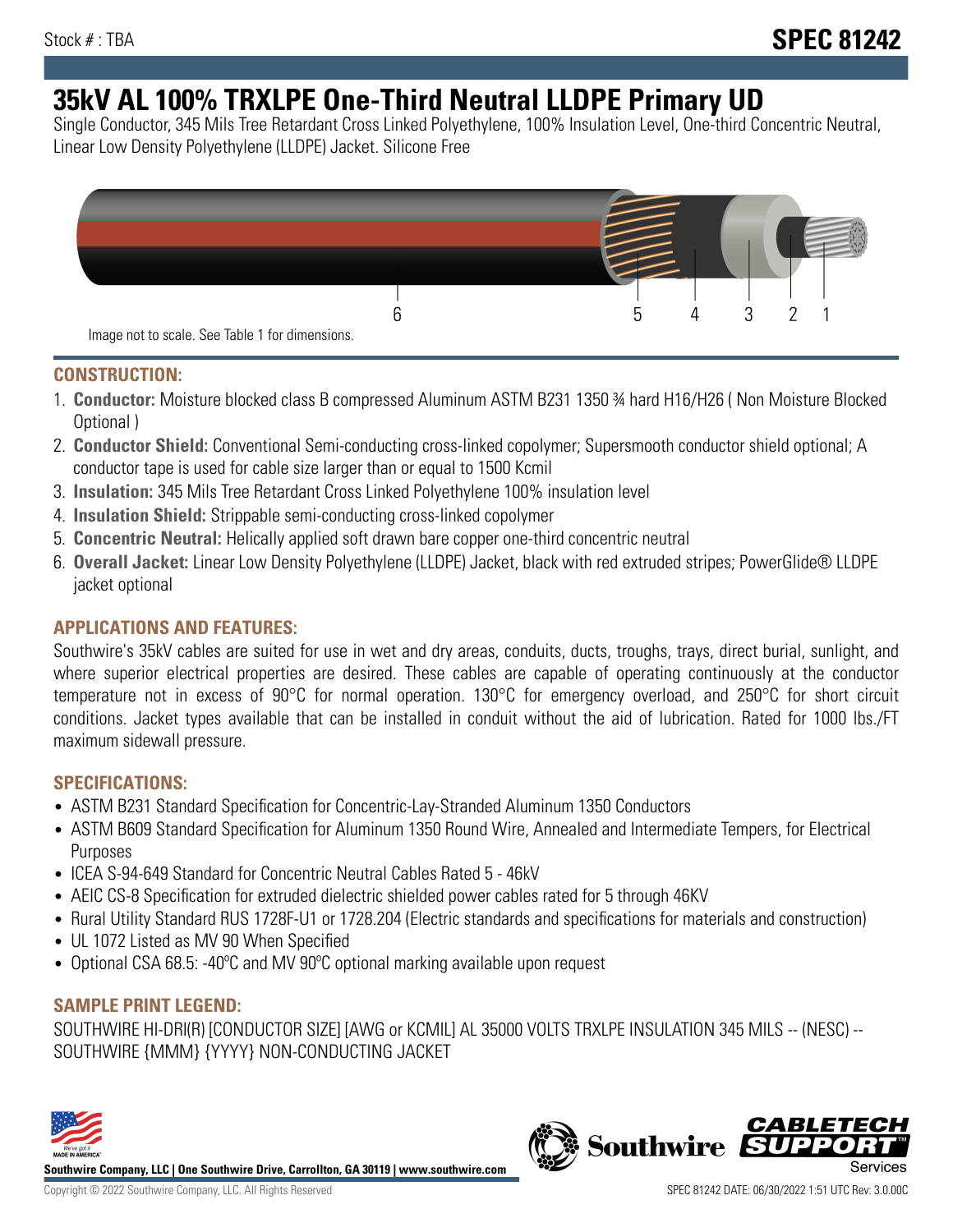# Stock # : TBA **SPEC 81242**

#### **Table 1 – Weights and Measurements**

| Stock<br>Number | Cond<br>Size <sup>'</sup> | <b>Diameter</b><br><b>Over</b><br>Conductor | <b>Diameter</b><br>Over<br>Insulation | Insul.<br><b>Thickness</b> | Diameter<br>Over<br>Insulation<br><b>Shield</b> | Concentric<br><b>Neutral</b> | Neutral DC<br>Resistance<br>$25^{\circ}$ C | Jacket<br><b>Thickness</b> | Approx.<br>OD | Approx.<br>Weight | Min<br><b>Bending</b><br>Radius | Max Pull<br>Tension* |
|-----------------|---------------------------|---------------------------------------------|---------------------------------------|----------------------------|-------------------------------------------------|------------------------------|--------------------------------------------|----------------------------|---------------|-------------------|---------------------------------|----------------------|
|                 | AWG/<br>Kcmil             | inch                                        | inch                                  | mil                        | inch                                            | No. x AWG                    | $\Omega$ /1000ft                           | mil                        | inch          | ID<br>/1000ft     | inch                            | I <sub>b</sub>       |
| TBA             | 1/0<br>(1)                | 0.325                                       | .052                                  | 345                        | .152                                            | 6x14                         | 0.438                                      | 50                         | .380          | 750               |                                 | 634                  |

All dimensions are nominal and subject to normal manufacturing tolerances

◊ Cable marked with this symbol is a standard stock item

\* Pulling tension based on pulling eye directly connected to conductor

! UL listed MV-90 Rated

^ HiDri Plus® - Water Blocking Powder

^^ HiDri Plus® - Water Blocking Powder. All Black Jacket

† 2/3 Concentric Neutral

§ HiDri Plus® - Water Blocking Powder. CSA Listed

### **Table 2 – Electrical and Engineering Data**

| Cond.<br>Size | 'DC.<br>Resistance<br>@25°C | АC<br>Resistance<br>$\varpi$ 90°C | Capacitive<br>Reactance @<br>60Hz | Inductive<br>Reactance<br>@ 60Hz | Charging<br>Current | Dielectric<br>Loss | Zero<br>Sequence<br>Impedance* | Positive<br>Sequence<br>Impedance <sup>®</sup> | Short<br>Circuit<br>Current <sup>@</sup><br>30 Cycle | Allowable<br>Ampacity in<br>Duct 90°C1 | Allowable<br>Ampacity<br>Directly<br>Buried 90°C‡ |
|---------------|-----------------------------|-----------------------------------|-----------------------------------|----------------------------------|---------------------|--------------------|--------------------------------|------------------------------------------------|------------------------------------------------------|----------------------------------------|---------------------------------------------------|
| AWG/<br>Kcmil | $\Omega/1000$ ft            | $\Omega/1000$ ft                  | $M\Omega^*1000$ ft                | $\Omega/1000$ ft                 |                     | A/1000ft W/1000ft  | $\Omega/1000$ ft               | $\Omega$ /1000ft                               | Amp                                                  | Amp                                    | Amp                                               |
| $\frac{1}{0}$ | 0.168                       | 0.211                             | 0.073                             | 0.052                            | 0.278               | .687               | $0.523 + 0.238$ 0.212+ $0.052$ |                                                | 2251.8                                               | 160                                    | 195                                               |

\* Calculations are based on three cables triplexed / concentric shield / Conductor temperature of 90°C / Shield temperature of 45°C / Earth resistivity of 100 ohmsmeter

† Ampacities are based on Figure 7 of ICEA P-117-734 (Single circuit trefoil, 100% load factor, 90°C conductor temperature, earth RHO 90, 36" burial depth)

‡ Ampacities are based on Figure 1 of ICEA P-117-734 (Single circuit trefoil, 100% load factor, 90°C conductor temperature, earth RHO 90, 36" burial depth)

#### **Table 3 – Weights and Measurements (Metric)**

| Stock<br>Number | Cond.<br>Size <sup>1</sup> | <b>Diameter</b><br><b>Over</b><br>Conductor | Diameter<br><b>Over</b><br>Insulation | Insul.<br><b>Thickness</b> | <b>Diameter</b><br>Over<br>Insulation<br><b>Shield</b> | Concentric<br>Neutral | Neutral DC<br>Resistance<br>$25^{\circ}$ C | Jacket<br><b>Thickness</b> | Approx.<br>OD | Approx.<br>Weight | Min<br>Bending | Max Pull<br>Tension* |
|-----------------|----------------------------|---------------------------------------------|---------------------------------------|----------------------------|--------------------------------------------------------|-----------------------|--------------------------------------------|----------------------------|---------------|-------------------|----------------|----------------------|
|                 | AWG/<br>Kcmil              | mm                                          | mm                                    | mm                         | mm                                                     | No. x AWG             | $\Omega$ /km                               | mm                         | mm            | ka/km             | mm             | newton               |
| <b>TBA</b>      | 1/0<br>(1)                 | 8.25                                        | 26.72                                 | 8.76                       | 29.26                                                  | 6x14                  | l.44                                       | .27                        | 35.05         | 116               | 279.40         | 2821                 |

All dimensions are nominal and subject to normal manufacturing tolerances

◊ Cable marked with this symbol is a standard stock item

\* Pulling tension based on pulling eye directly connected to conductor

! UL listed MV-90 Rated

^ HiDri Plus® - Water Blocking Powder

^^ HiDri Plus® - Water Blocking Powder. All Black Jacket

† 2/3 Concentric Neutral

§ HiDri Plus® - Water Blocking Powder. CSA Listed

## **Table 4 – Electrical and Engineering Data (Metric)**

| 1/0<br>(1) | 0.5512 | 0.69 | 0.0223 | 0.1706 | 0.912 | 5.5348 | $ 0.523 + i0.238 0.212 + i0.052 $ | 2251.8 | 160 | 195 |
|------------|--------|------|--------|--------|-------|--------|-----------------------------------|--------|-----|-----|
|            |        |      |        |        |       |        |                                   |        |     |     |

\* Calculations are based on three cables triplexed / concentric shield / Conductor temperature of 90°C / Shield temperature of 45°C / Earth resistivity of 100 ohmsmeter



**Southwire Company, LLC | One Southwire Drive, Carrollton, GA 30119 | www.southwire.com**